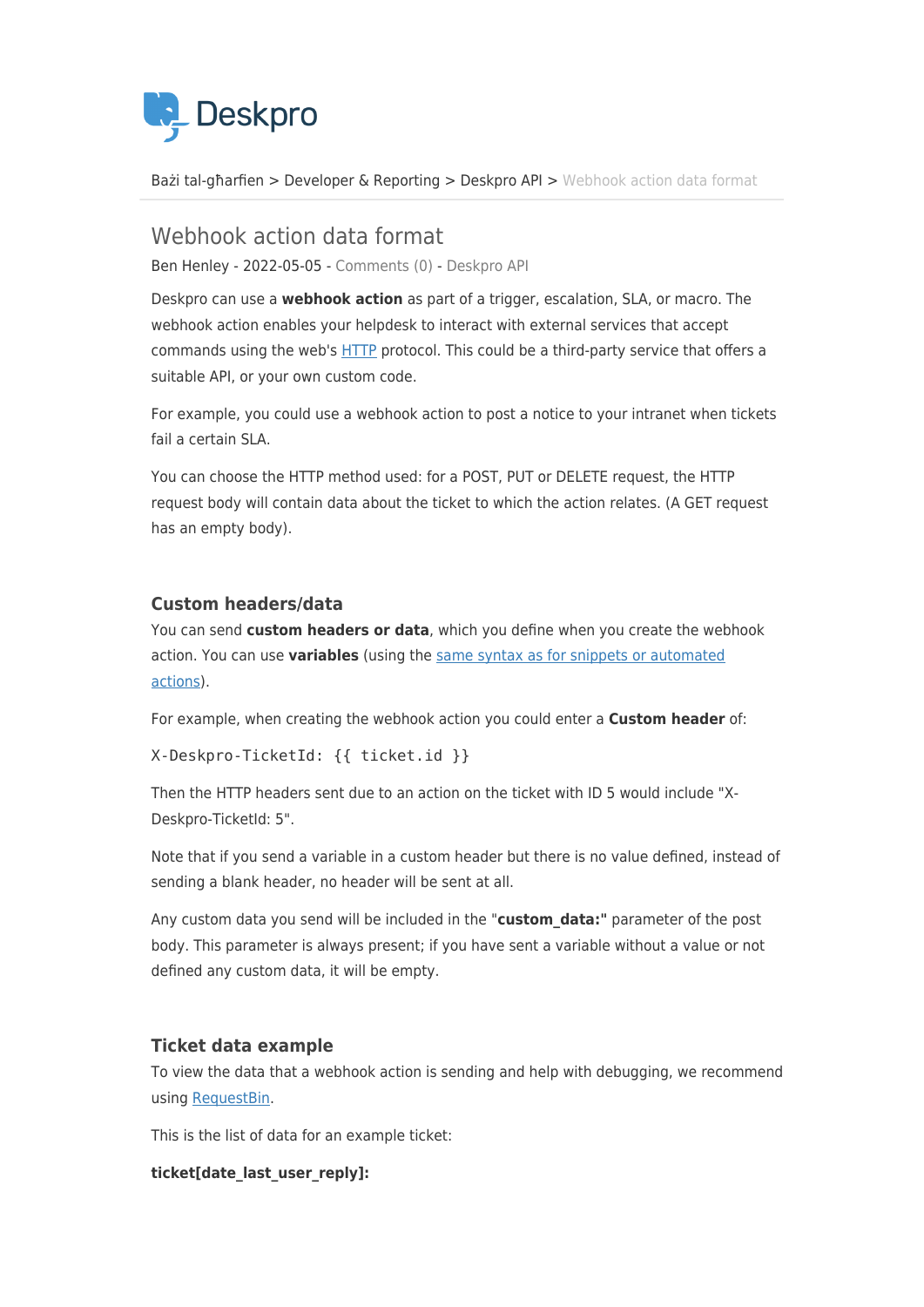#### **ticket[date\_created\_ts]:** 1400681937

**person\_context[default\_picture\_url\_45]:**http://helpdesk.example.com/file.php/avatar/45 /default.jpg?size-fit=1

**ticket[agent][picture\_url\_22]:**http://helpdesk.example.com/file.php/size/22/size-fit/5ZYD TWNPNTJ439939E875/People\_clip\_art\_hight.png

**ticket[agent][override\_display\_name]:**

**ticket[participants][0][person][default\_picture\_url]:**http://helpdesk.example.com/file. php/avatar/80/default.jpg?size-fit=1

**ticket[participants][0][person][default\_picture\_url\_80]:**http://helpdesk.example.com/ file.php/avatar/80/default.jpg?size-fit=1

**ticket[ticket\_slas][0][warn\_date\_ts\_ms]:** 1400681997000

**ticket[person][can\_admin]:**

**ticket[participants][0][person][date\_last\_login\_ts\_ms]:** 0

**ticket[date\_first\_agent\_assign]:** 2014-05-21 14:18:57

**ticket[person][was\_agent]:**

**ticket[participants][0][person][primary\_email][id]:** 3

**person\_context[emails][0][id]:** 41

**ticket[agent][date\_picture\_check\_ts\_ms]:** 0

**ticket[total\_user\_waiting\_real]:** 3609772

**person\_context[picture\_blob][id]:** 4399

**ticket[department][title]:** Support

**ticket[person\_email][email\_domain]:** example.com

**ticket[person][date\_created\_ts\_ms]:** 1400681756000

**ticket[product][depth]:** 0

**ticket[agent][primary\_email][id]:** 41

**person\_context[default\_picture\_url\_32]:**http://helpdesk.example.com/file.php/avatar/32 /default.jpg?size-fit=1

**ticket[agent][picture\_url\_50]:**http://helpdesk.example.com/file.php/size/50/size-fit/5ZYD TWNPNTJ439939E875/People\_clip\_art\_hight.png

**ticket[ticket\_slas][0][warn\_date]:** 2014-05-21 14:19:57

**ticket[person][picture\_url\_80]:**http://www.gravatar.com/avatar/fb85e12947c55f7f7bce3 d869ef74ed0?&d=mm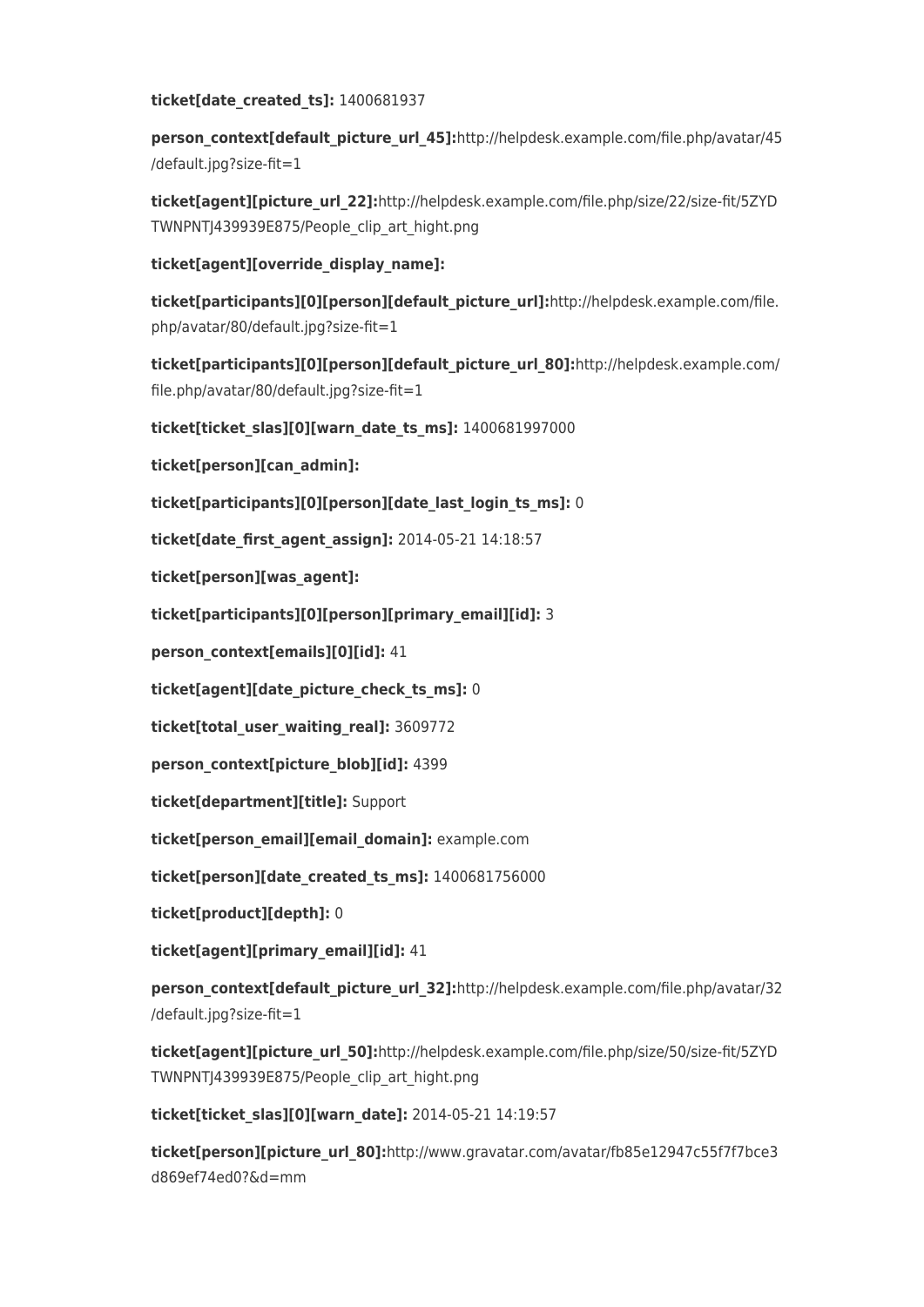**ticket[agent][title\_prefix]:**

**person\_context[emails][0][email]:** adderallfan5gpa@example.com

**ticket[agent][can\_billing]:** 1

**ticket[ticket\_slas][0][sla][warn\_time\_unit]:** minutes

**ticket[person\_email][date\_created\_ts]:** 1402504256

**ticket[date\_first\_agent\_reply]:** 2014-05-21 14:18:57

**ticket[agent][agentgroup\_ids][2]:** 6

**person\_context[is\_agent]:** 1

**person\_context[creation\_system]:** web.person

**ticket[agent][can\_admin]:** 1

**person\_context[is\_disabled]:**

**ticket[participants][0][person][date\_picture\_check]:**

**ticket[person][picture\_url\_16]:**http://www.gravatar.com/avatar/fb85e12947c55f7f7bce3 d869ef74ed0?&s=16&d=mm

**ticket[sent\_to\_address]:**

**person\_context[gravatar\_url]:**http://www.gravatar.com/avatar/3cc3c46af3cc75d3e85da 9d2f6c90f22?&d=mm

**ticket[email\_account\_address]:**

**ticket[department][title\_full]:** Support

**ticket[ticket\_slas][0][sla][title]:** VIP support level

**person\_context[was\_agent]:**

**person\_context[usergroups][0][id]:** 3

**ticket[participants][0][person][last\_name]:** Nadir

**ticket[participants][0][person][display\_name]:** Abed Nadir

**person\_context[date\_last\_login]:** 2014-07-02 08:10:12

**ticket[person][is\_disabled]:**

**person\_context[usergroups][2][title]:** Sales

**person\_context[disable\_picture]:**

**ticket[person\_email][date\_created\_ts\_ms]:** 1402504256000

**ticket[agent][organization\_manager]:**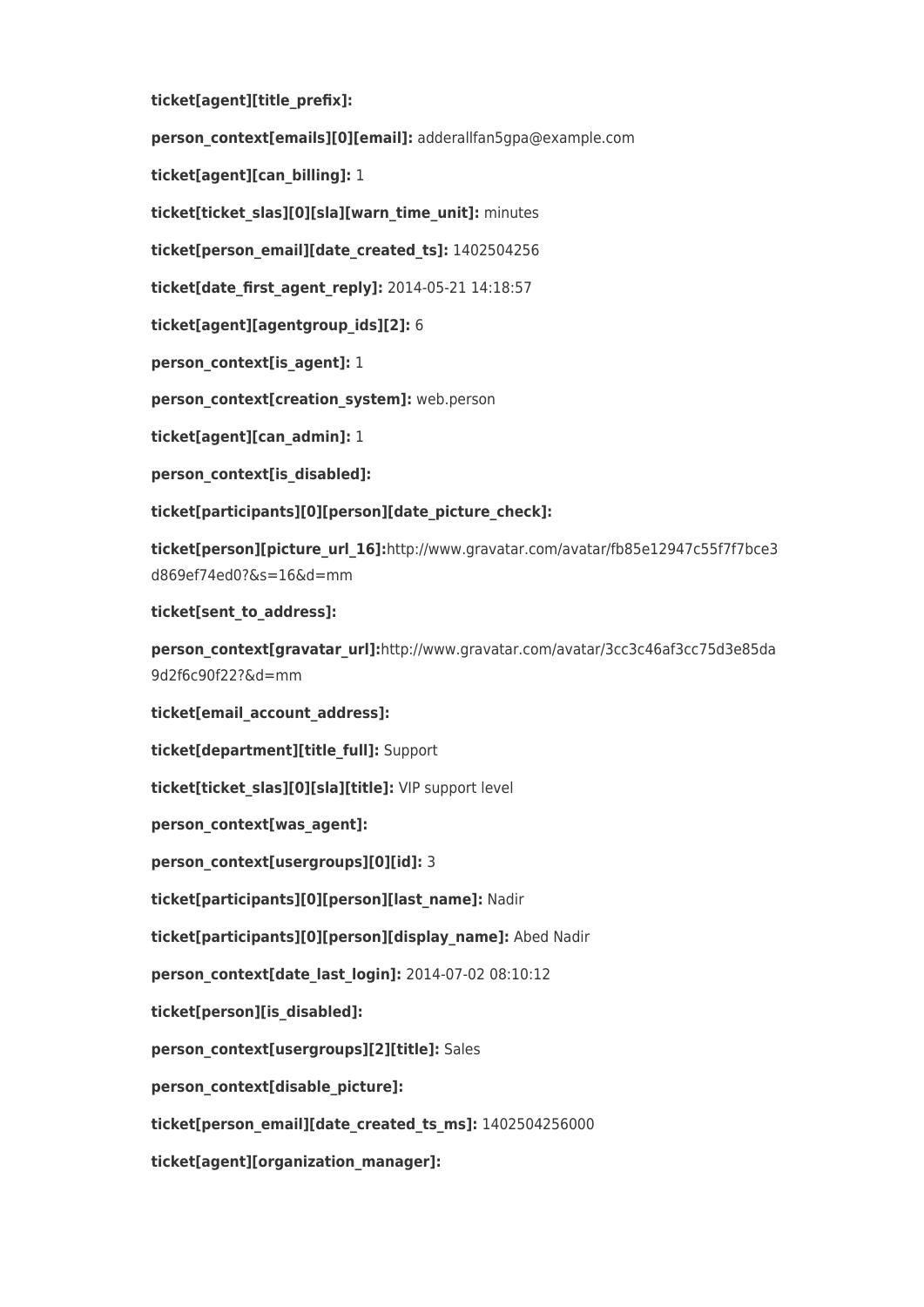**ticket[department][title\_parts][0]:** Support

**person\_context[organization]:**

**ticket[person][date\_last\_login\_ts]:** 0

**ticket[person][date\_password\_set]:**

**ticket[person][default\_picture\_url]:**http://helpdesk.example.com/file.php/avatar/80/defa ult.jpg?size-fit=1

**ticket[ticket\_hash]:** d91c81f786d1f94767768c58422c2a737bb18c3d

**ticket[participants][0][person][id]:** 3

person\_context[usergroups][1][title]: All Non-Destructive Permissions

**ticket[person][default\_picture\_url\_45]:**http://helpdesk.example.com/file.php/avatar/45/ default.jpg?size-fit=1

**ticket[ticket\_slas][0][sla][apply\_terms][version]:** 1

**ticket[language][lang\_code]:** eng

**ticket[workflow]:**

**ticket[priority][id]:** 3

**ticket[participants][0][person][agentgroup\_ids][1]:** 4

**person\_context[date\_password\_set\_ts\_ms]:** 0

**ticket[agent][default\_picture\_url\_50]:**http://helpdesk.example.com/file.php/avatar/50/d efault.jpg?size-fit=1

**ticket[person][picture\_url\_50]:**http://www.gravatar.com/avatar/fb85e12947c55f7f7bce3 d869ef74ed0?&s=50&d=mm

**ticket[agent][timezone]:** Europe/London

**ticket[person][name]:** Example User

**ticket[participants][0][person][disable\_autoresponses\_log]:**

**ticket[participants][0][person][can\_agent]:** 1

**ticket[agent][is\_contact]:** 1

**ticket[person][emails][0][id]:** 43

**ticket[person][is\_contact]:** 1

**person\_context[can\_billing]:** 1

**ticket[person][default\_picture\_url\_22]:**http://helpdesk.example.com/file.php/avatar/22/ default.jpg?size-fit=1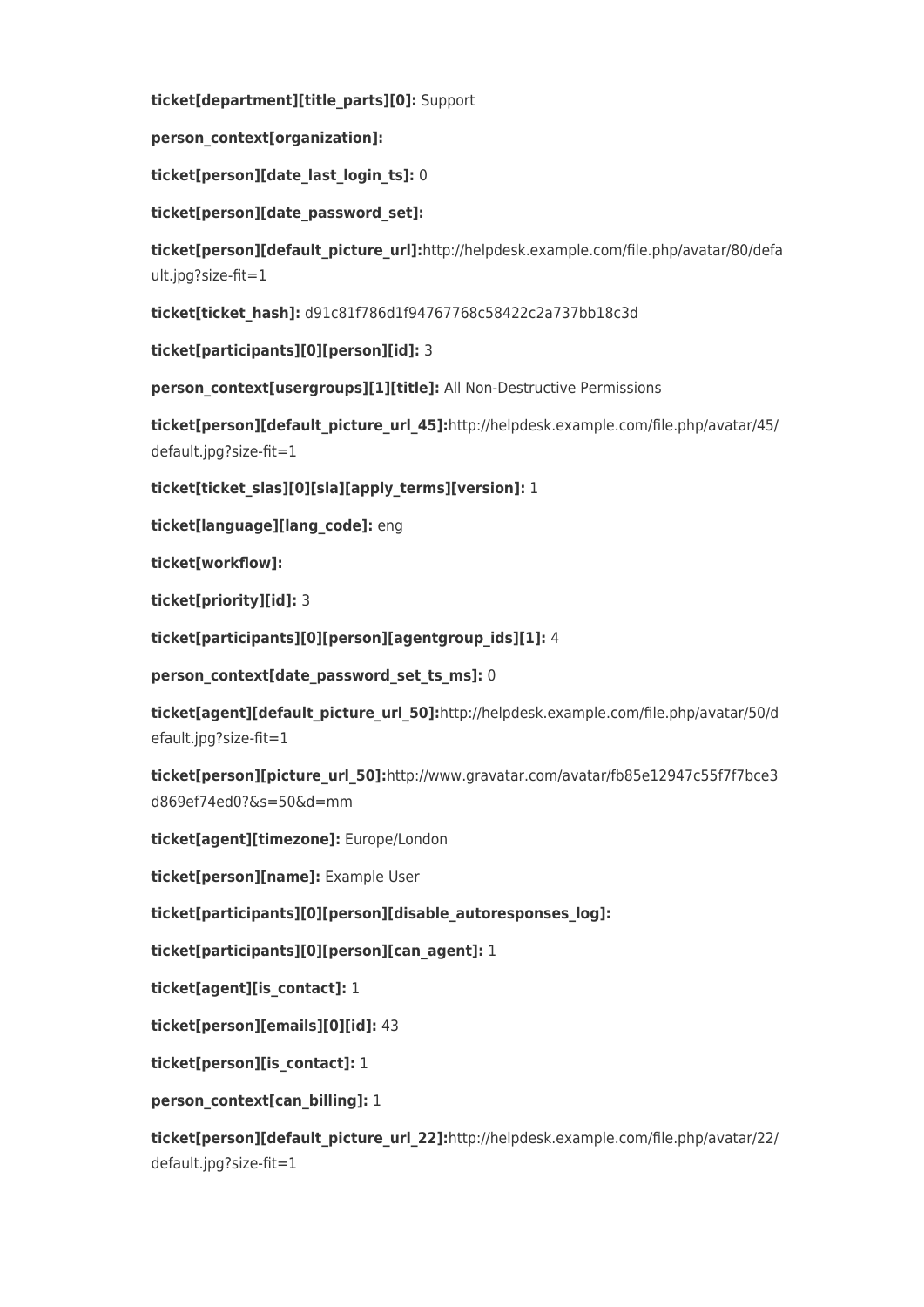#### person context[last name]: Edison

**ticket[agent][picture\_url]:**http://helpdesk.example.com/file.php/size/80/size-fit/5ZYDTWN PNTJ439939E875/People\_clip\_art\_hight.png

**ticket[date\_last\_user\_reply\_ts\_ms]:** 0

**ticket[agent][is\_agent\_confirmed]:** 1

**ticket[agent][default\_picture\_url\_80]:**http://helpdesk.example.com/file.php/avatar/80/d efault.jpg?size-fit=1

**ticket[access\_code]:** CF9DPM28WW5MTZK8T

**ticket[agent\_team][id]:** 3

**person\_context[usergroups][2][sys\_name]:**

**ticket[agent\_team][name]:** 2nd Level Support

**ticket[participants][0][person][date\_last\_login]:**

**ticket[participants][0][id]:** 15

**ticket[person\_email][is\_validated]:** 1

**ticket[language][has\_agent]:** 1

**ticket[participants][0][person][date\_created]:** 2014-04-16 10:12:52

**person\_context[agentgroup\_ids][2]:** 6

**ticket[ticket\_slas][0][sla][warn\_time]:** 1

**person\_context[usergroups][0][note]:** Agent has full permissions

**person\_context[picture\_blob][filename]:** People\_clip\_art\_hight.png

**ticket[ticket\_slas][0][is\_completed\_set]:**

**person\_context[organization\_position]:**

**ticket[agent][is\_agent]:** 1

**ticket[date\_locked\_ts\_ms]:** 0

**ticket[date\_closed\_ts\_ms]:** 0

**ticket[person][organization]:**

**ticket[agent][display\_name\_real]:** Annie Edison

**ticket[person][can\_billing]:**

**ticket[agent][date\_last\_login]:** 2014-07-02 08:10:12

**person\_context[date\_password\_set]:**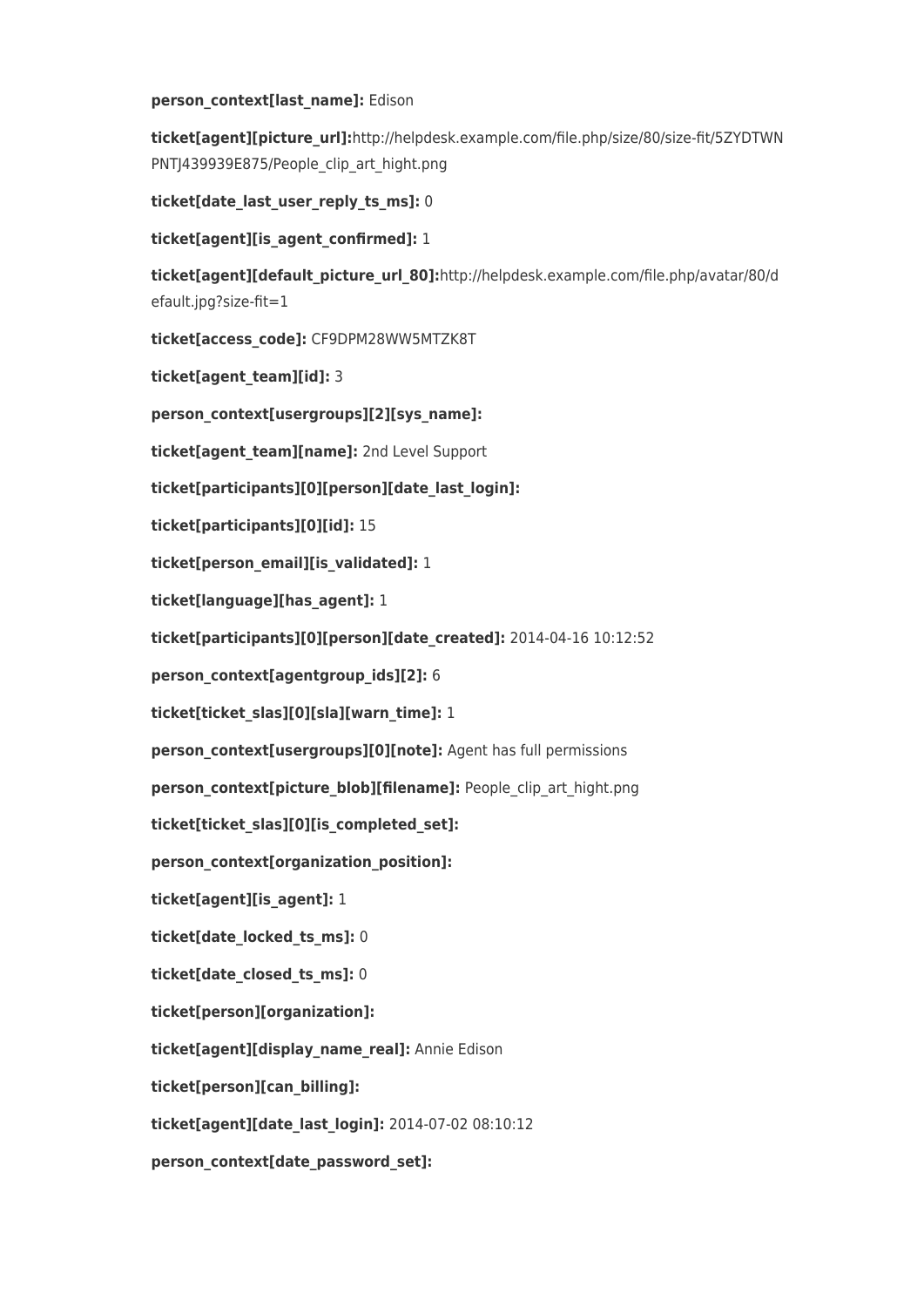**person\_context[picture\_url]:**http://helpdesk.example.com/file.php/size/80/size-fit/5ZYDT WNPNTJ439939E875/People\_clip\_art\_hight.png

## **ticket[department][user\_title]:**

**ticket[participants][0][person][picture\_url\_45]:**http://helpdesk.example.com/file.php/s ize/45/size-

fit/1JXTWMRHSYW335C62FEC/1194984674960960434signore\_architetto\_franc\_01.svg.med. png

**ticket[total\_to\_resolution\_work]:**

**ticket[participants][0][person][primary\_email][email]:**boss@a1llc.example.com

**ticket[date\_agent\_waiting\_ts\_ms]:** 0

**ticket[product][display\_order]:** 0

**person\_context[usergroups][3][sys\_name]:**

**person\_context[default\_picture\_url]:**http://helpdesk.example.com/file.php/avatar/80/def ault.jpg?size-fit=1

**person\_context[picture\_blob][thumbnail\_url\_75]:**http://helpdesk.example.com/file.php /5ZYDTWNPNTJ439939E875/People\_clip\_art\_hight.png?s=75

**ticket[person][title\_prefix]:**

**ticket[participants][0][person][timezone]:** Europe/London

**person\_context[is\_user]:** 1

**ticket[product][title]:** Robo-cat Mk 2

**ticket[date\_last\_user\_reply\_ts]:** 0

**ticket[ticket\_slas][0][sla][warn\_actions][version]:** 1

**ticket[date\_first\_agent\_reply\_ts]:** 1400681937

**ticket[person][is\_user]:**

**ticket[person\_email][id]:** 43

**ticket[person][first\_name]:** Example

**ticket[agent][date\_password\_set\_ts]:** 0

**ticket[person\_email][date\_created]:** 2014-06-11 16:30:56

**person\_context[picture\_url\_22]:**http://helpdesk.example.com/file.php/size/22/size-fit/5ZY DTWNPNTJ439939E875/People\_clip\_art\_hight.png

**ticket[date\_user\_waiting\_ts]:** 1400681937

**ticket[date\_status\_ts\_ms]:** 1400681937000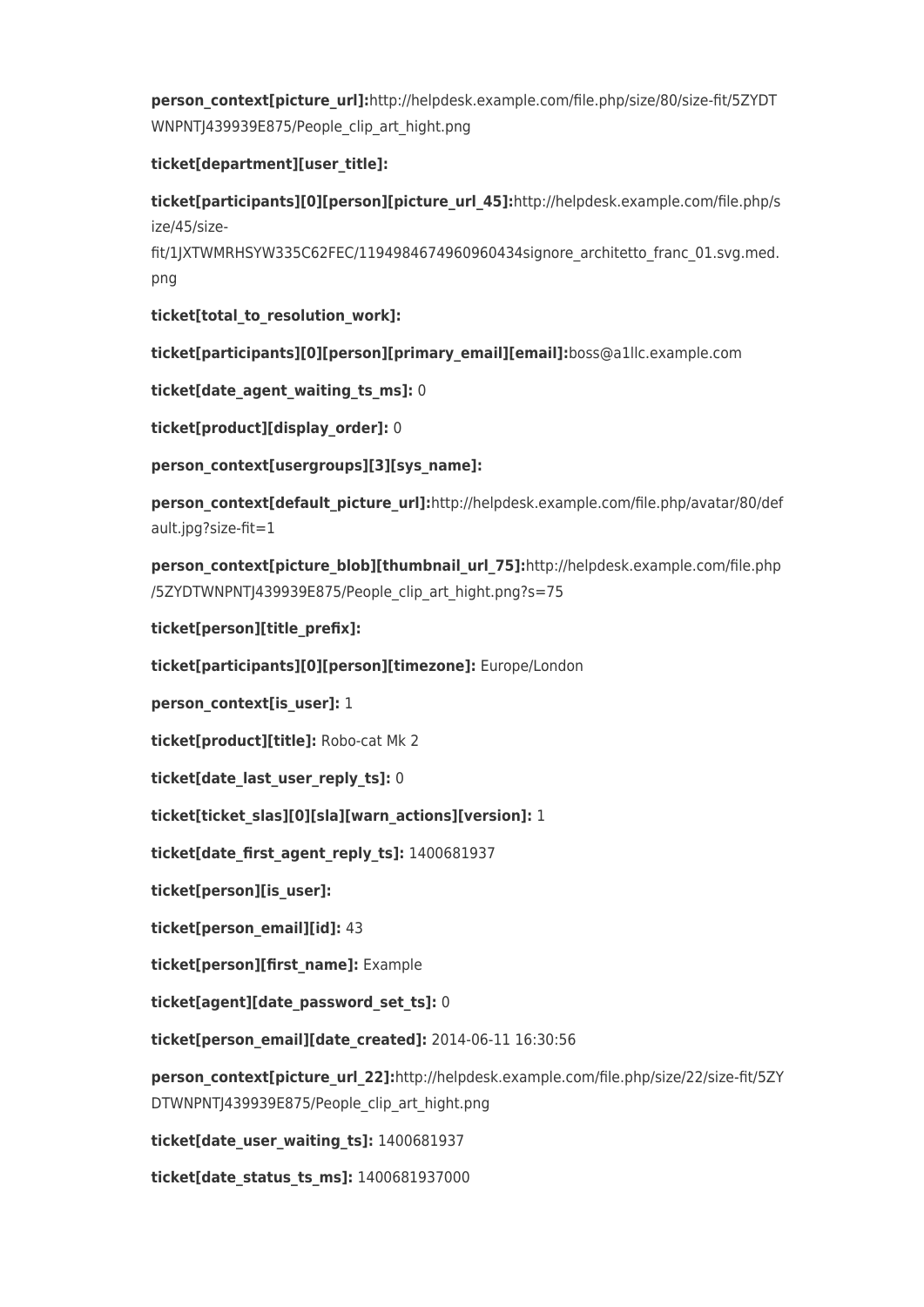**ticket[agent][agentgroup\_ids][1]:** 4

**ticket[total\_to\_resolution]:**

**person\_context[is\_agent\_confirmed]:** 1

**ticket[agent][display\_name]:** Annie Edison

**ticket[participants][0][person][date\_last\_login\_ts]:** 0

**ticket[person][is\_deleted]:**

**ticket[person][picture\_url\_22]:**http://www.gravatar.com/avatar/fb85e12947c55f7f7bce3 d869ef74ed0?&s=22&d=mm

**ticket[participants][0][person][picture\_url]:**http://helpdesk.example.com/file.php/size/ 80/size-

fit/1JXTWMRHSYW335C62FEC/1194984674960960434signore\_architetto\_franc\_01.svg.med. png

**person\_context[agentgroup\_ids][1]:** 4

**ticket[participants][0][person][is\_contact]:** 1

**ticket[person\_email][date\_validated\_ts\_ms]:** 1402504256000

**custom\_data:**

**ticket[agent][default\_picture\_url\_16]:**http://helpdesk.example.com/file.php/avatar/16/d efault.jpg?size-fit=1

**ticket[worst\_sla\_status]:** warning

**person\_context[picture\_url\_50]:**http://helpdesk.example.com/file.php/size/50/size-fit/5ZY DTWNPNTJ439939E875/People\_clip\_art\_hight.png

**ticket[agent][default\_picture\_url\_64]:**http://helpdesk.example.com/file.php/avatar/64/d efault.jpg?size-fit=1

**ticket[ticket\_slas][0][id]:** 140

**ticket[person][default\_picture\_url\_80]:**http://helpdesk.example.com/file.php/avatar/80/ default.jpg?size-fit=1

**ticket[agent][picture\_url\_64]:**http://helpdesk.example.com/file.php/size/64/size-fit/5ZYD TWNPNTJ439939E875/People\_clip\_art\_hight.png

**ticket[agent][date\_created\_ts\_ms]:** 1397641882000

**person\_context[usergroups][4][title]:** Tech support

**ticket[agent][importance]:** 0

**ticket[date\_status]:** 2014-05-21 14:18:57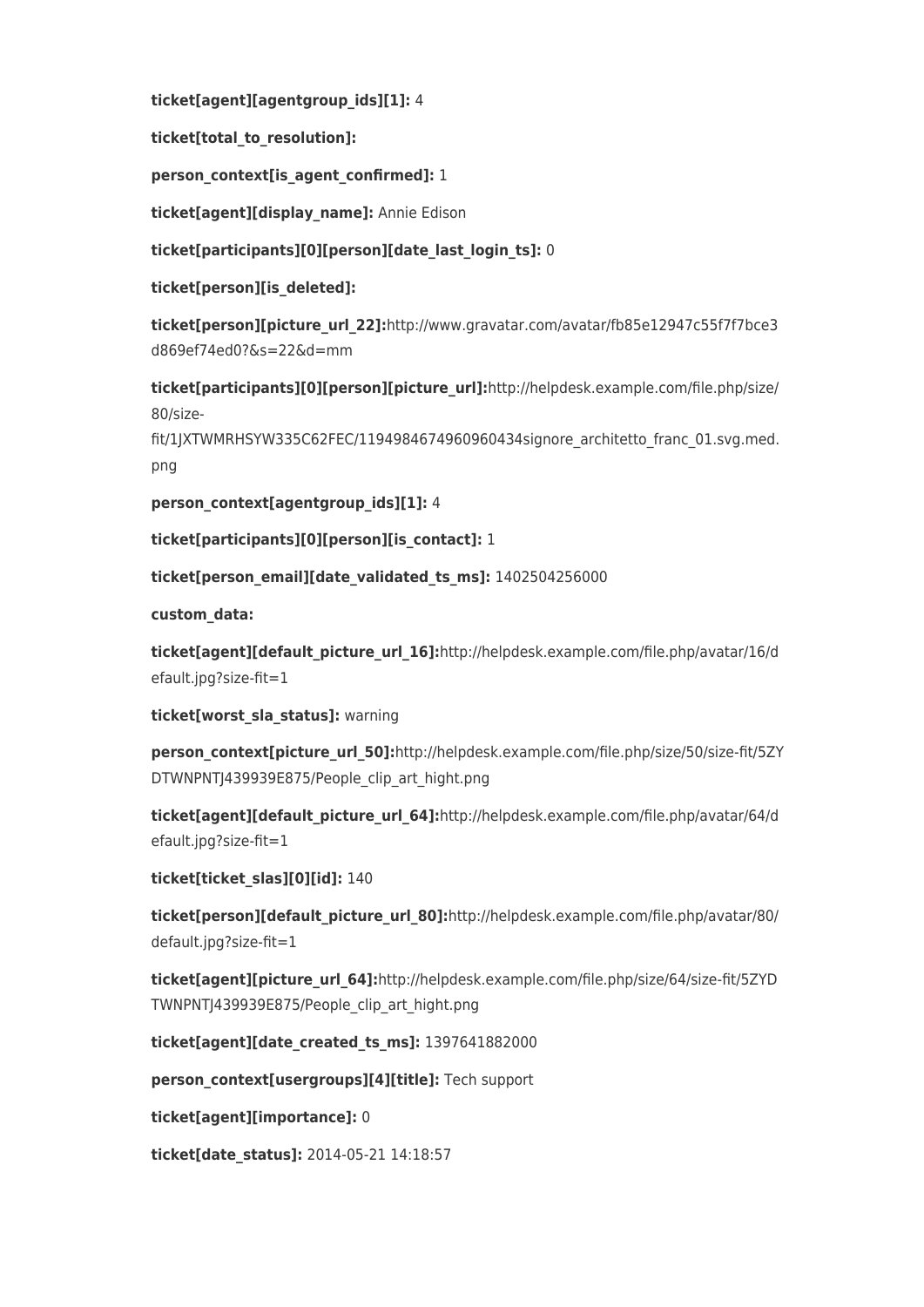**ticket[person\_email][date\_validated\_ts]:** 1402504256 **ticket[participants][0][person][is\_user]:** 1 **ticket[date\_first\_agent\_reply\_ts\_ms]:** 1400681937000 **ticket[ticket\_slas][0][is\_completed]: ticket[agent][agentgroup\_ids][4]:** 9 **ticket[date\_first\_agent\_assign\_ts]:** 1400681937 **ticket[ticket\_slas][0][sla][work\_end]: ticket[person\_email\_validating]: ticket[date\_last\_agent\_reply]:** 2014-05-21 14:18:57 **ticket[hidden\_status]: ticket[date\_status\_ts]:** 1400681937 **ticket[total\_user\_waiting]:** 0 **person\_context[picture\_blob][blob\_hash]:**ed8c1e3cf49648756d48116ddf07ccfc **ticket[person][default\_picture\_url\_50]:**http://helpdesk.example.com/file.php/avatar/50/ default.jpg?size-fit=1 **person\_context[date\_last\_login\_ts\_ms]:** 1404288612000 **ticket[parent\_ticket]: ticket[agent][id]:** 2 **ticket[agent][date\_last\_login\_ts]:** 1404288612 **ticket[person][default\_picture\_url\_32]:**http://helpdesk.example.com/file.php/avatar/32/ default.jpg?size-fit=1 **ticket[date\_agent\_waiting]: person\_context[usergroups][0][title]:** All Permissions **ticket[participants][0][person][organization\_position]: ticket[agent][disable\_autoresponses]: ticket[participants][0][person][can\_reports]:** 1

**person\_context[primary\_email][id]:** 41

**ticket[language][flag\_image]:** us.png

**ticket[person][picture\_blob]:**

**ticket[language][has\_admin]:** 1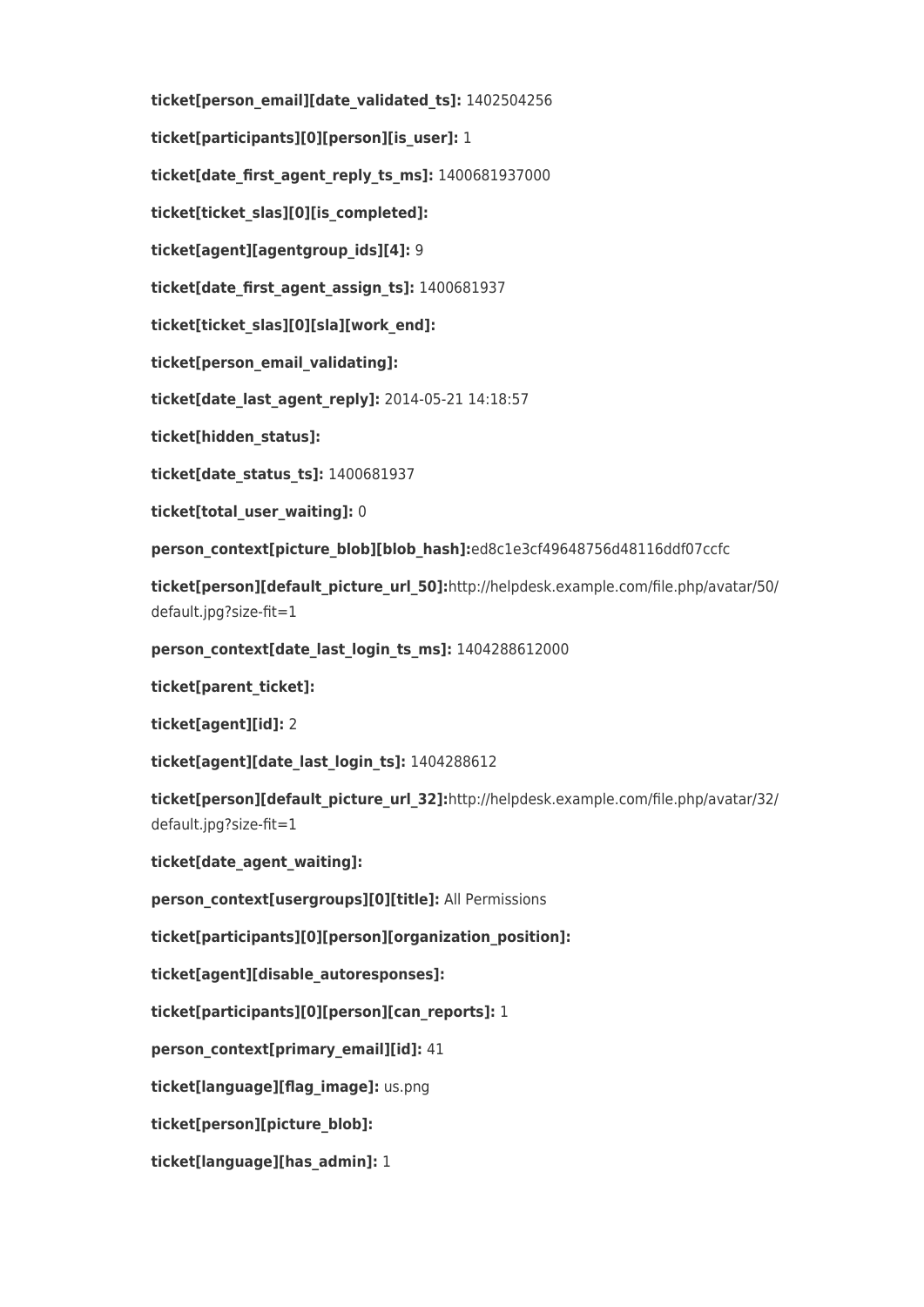#### **ticket[date\_first\_agent\_assign\_ts\_ms]:** 1400681937000

person\_context[picture\_blob][relative\_url]:/file.php/5ZYDTWNPNTJ439939E875/People clip\_art\_hight.png

**ticket[participants][0][person][agentgroup\_ids][0]:** 3

**ticket[participants][0][person][date\_password\_set]:**

**person\_context[date\_picture\_check\_ts\_ms]:** 0

**ticket[person][primary\_email][email]:** genericdad75@example.com

**ticket[agent][picture\_url\_45]:**http://helpdesk.example.com/file.php/size/45/size-fit/5ZYD TWNPNTJ439939E875/People\_clip\_art\_hight.png

**ticket[product][root]:**

**ticket[agent][date\_created]:** 2014-04-16 09:51:22

**ticket[person][id]:** 28

**event\_method:** web

**ticket[total\_to\_first\_reply]:** 0

**ticket[ticket\_slas][0][sla][fail\_time\_unit]:** years

**ticket[language][id]:** 1

**person\_context[title\_prefix]:**

**ticket[status]:** awaiting\_agent

**ticket[date\_feedback\_rating]:**

**person\_context[usergroups][4][is\_agent\_group]:** 1

**ticket[ticket\_slas][0][fail\_date\_ts]:** 20322281937

**ticket[person][date\_password\_set\_ts]:** 0

**person\_context[date\_password\_set\_ts]:** 0

**ticket[participants][0][default\_on]:** 1

**ticket[person][disable\_autoresponses]:**

**ticket[agent][date\_last\_login\_ts\_ms]:** 1404288612000

**person\_context[usergroups][0][sys\_name]:**

**ticket[date\_locked]:**

**ticket[subject]:** Hierarchy problem

**ticket[agent][was\_agent]:**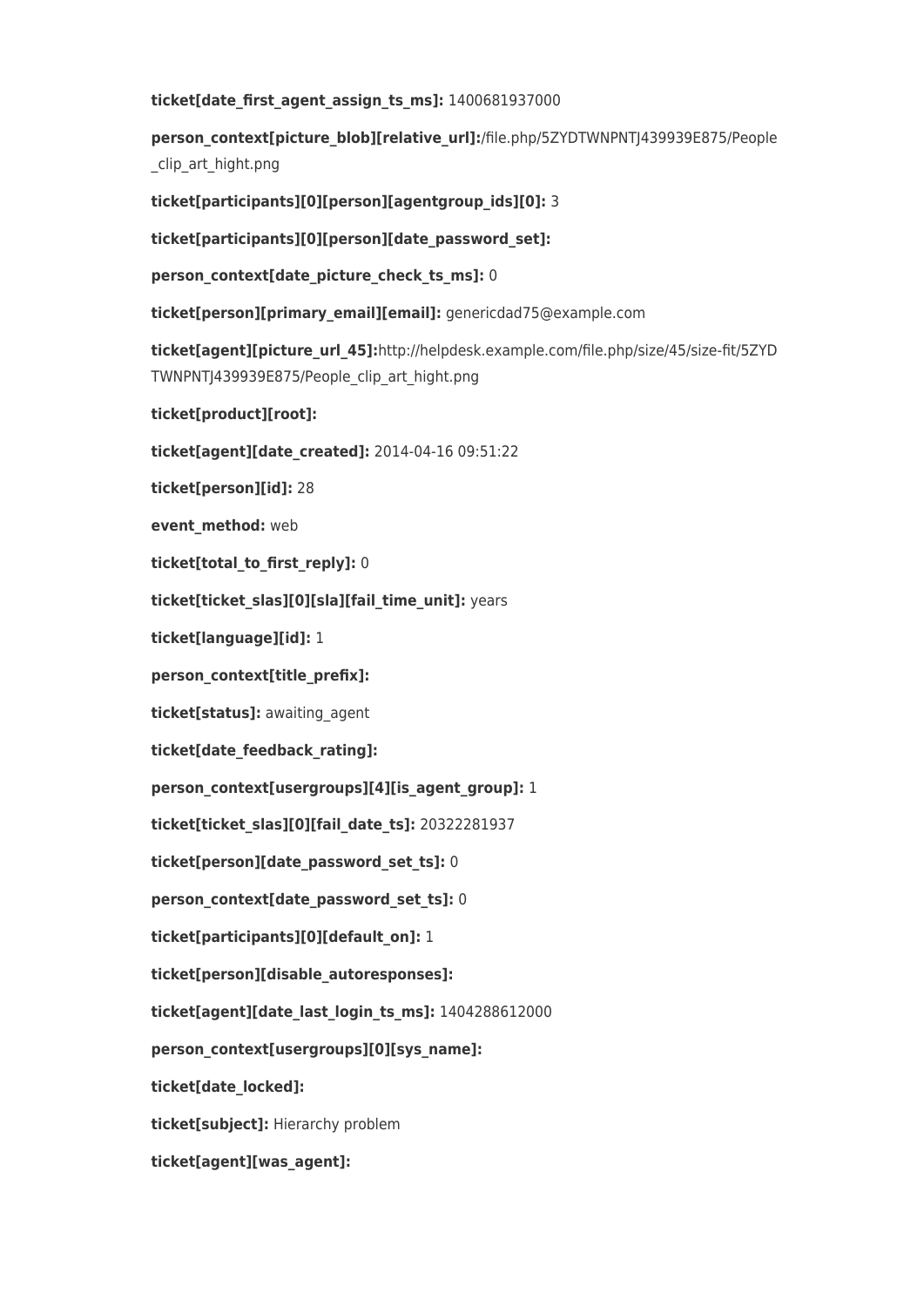**ticket[participants][0][person][is\_agent\_confirmed]:** 1

**ticket[date\_closed\_ts]:** 0

**ticket[agent][organization\_position]:**

**ticket[participants][0][person][title\_prefix]:**

**ticket[agent][is\_vacation\_mode]:**

**ticket[person][picture\_url\_64]:**http://www.gravatar.com/avatar/fb85e12947c55f7f7bce3 d869ef74ed0?&s=64&d=mm

**ticket[department][is\_chat\_enabled]:**

**ticket[agent][creation\_system]:** web.person

**person\_context[picture\_blob][is\_image]:** 1

**ticket[participants][0][person][importance]:** 0

**ticket[priority][title]:** Critical

**ticket[department][parent\_id]:**

**ticket[agent][is\_user]:** 1

**person\_context[usergroups][0][is\_agent\_group]:** 1

**person\_context[usergroups][3][is\_agent\_group]:** 1

**ticket[participants][0][person][name]:** Abed Nadir

**ticket[language][sys\_name]:** default

person context[display name]: Annie Edison

**ticket[person][emails][0][email]:** genericdad75@example.com

**ticket[agent][date\_password\_set]:**

**ticket[participants][0][person][picture\_url\_80]:**http://helpdesk.example.com/file.php/s ize/80/size-

fit/1JXTWMRHSYW335C62FEC/1194984674960960434signore\_architetto\_franc\_01.svg.med. png

**ticket[participants][0][person][is\_confirmed]:** 1

**ticket[person][override\_display\_name]:**

**ticket[person][is\_agent]:**

**ticket[agent][first\_name]:** Annie

**person\_context[can\_reports]:** 1

**ticket[date\_created\_ts\_ms]:** 1400681937000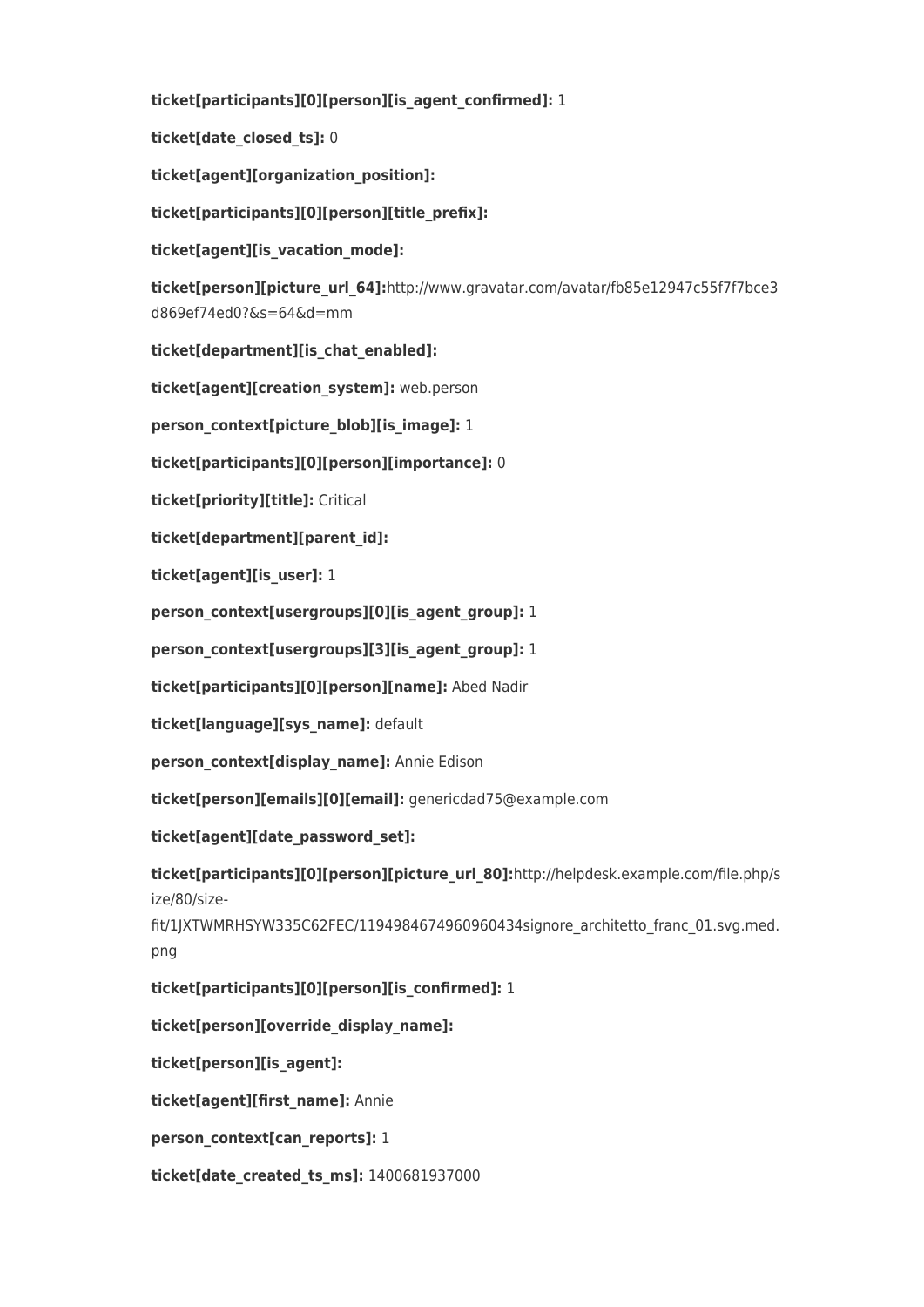**ticket[ticket\_slas][0][sla][active\_time]:** all

**ticket[participants][0][person][is\_deleted]:**

**ticket[participants][0][person][default\_picture\_url\_16]:**http://helpdesk.example.com/ file.php/avatar/16/default.jpg?size-fit=1

**person\_context[disable\_autoresponses]:**

**ticket[date\_created]:** 2014-05-21 14:18:57

**ticket[person][date\_picture\_check\_ts]:** 0

**person\_context[agentgroup\_ids][0]:** 3

**ticket[participants][0][person][is\_vacation\_mode]:**

**ticket[participants][0][person][date\_created\_ts]:** 1397643172

**ticket[department][has\_children]:**

person context[picture url 45]:http://helpdesk.example.com/file.php/size/45/size-fit/5ZY DTWNPNTJ439939E875/People\_clip\_art\_hight.png

**person\_context[usergroups][4][note]:**

**ticket[person][disable\_autoresponses\_log]:**

**ticket[person][is\_vacation\_mode]:**

**ticket[agent][can\_reports]:** 1

**ticket[properties]:**

**ticket[participants][0][person][organization\_manager]:**

**ticket[ticket\_slas][0][fail\_date]:** 2613-12-27 14:18:57

**person\_context[usergroups][3][note]:**

**ticket[person][primary\_email][id]:** 43

**person\_context[usergroups][3][title]:** Interns

**ticket[count\_user\_replies]:** 0

**person\_context[is\_confirmed]:** 1

**ticket[person][picture\_url]:**http://www.gravatar.com/avatar/fb85e12947c55f7f7bce3d86 9ef74ed0?&d=mm

**ticket[product][id]:** 2

**person\_context[primary\_email][email]:**adderallfan5gpa@example.com

**ticket[ticket\_slas][0][completed\_time\_taken]:**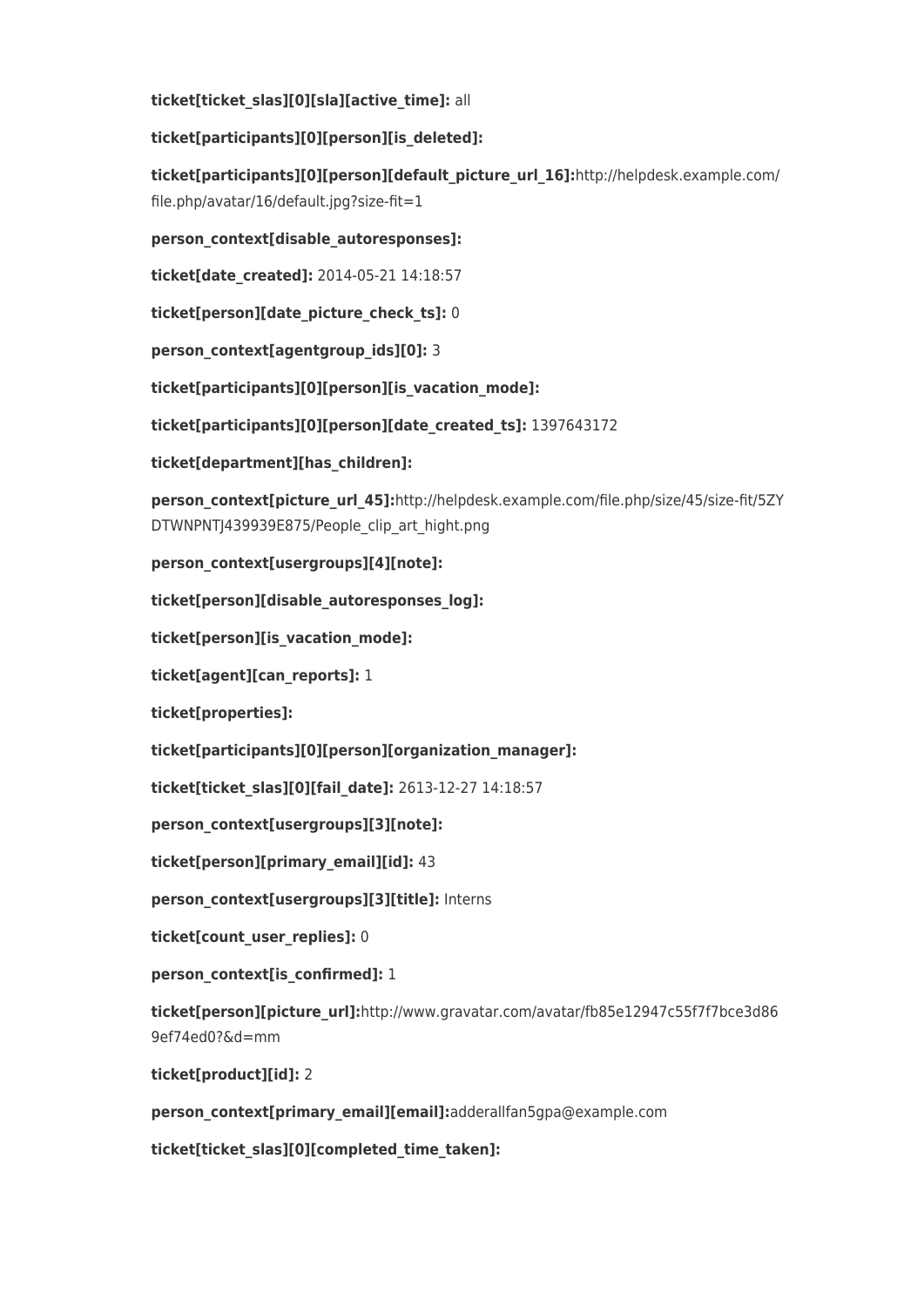## **ticket[ticket\_slas][0][sla][warn\_actions][actions][0][options][priority\_id]:** 3

## **ticket[participants][0][person][creation\_system]:** web.person

## **ticket[person][organization\_manager]:**

**ticket[agent][picture\_url\_16]:**http://helpdesk.example.com/file.php/size/16/size-fit/5ZYD TWNPNTJ439939E875/People\_clip\_art\_hight.png

**person\_context[organization\_manager]:**

**ticket[creation\_system]:** web.agent.portal

**ticket[person][date\_picture\_check]:**

**person\_context[date\_created\_ts]:** 1397641882

**ticket[ticket\_slas][0][warn\_date\_ts]:** 1400681997

**ticket[organization]:**

**ticket[participants][0][person][was\_agent]:**

**ticket[participants][0][person][default\_picture\_url\_50]:**http://helpdesk.example.com/ file.php/avatar/50/default.jpg?size-fit=1

**ticket[ticket\_slas][0][sla][id]:** 1

**ticket[participants][0][person][agentgroup\_ids][3]:** 8

**ticket[participants][0][person][gravatar\_url]:**http://www.gravatar.com/avatar/358dc55 32c646ba004fdcaf04fe05498?&d=mm

**person\_context[usergroups][1][is\_agent\_group]:** 1

**ticket[person][display\_name]:** Example User

**ticket[agent][primary\_email][email]:** adderallfan5gpa@example.com

**ticket[person][date\_picture\_check\_ts\_ms]:** 0

**ticket[participants][0][person][disable\_autoresponses]:**

**event\_performer:** agent

**person\_context[usergroups][1][is\_enabled]:** 1

**ticket[current\_user\_waiting]:** 3609772

**ticket[agent][agentgroup\_ids][0]:** 3

**person\_context[date\_picture\_check\_ts]:** 0

**event\_type:** update

**ticket[participants][0][person][picture\_url\_22]:**http://helpdesk.example.com/file.php/s ize/22/size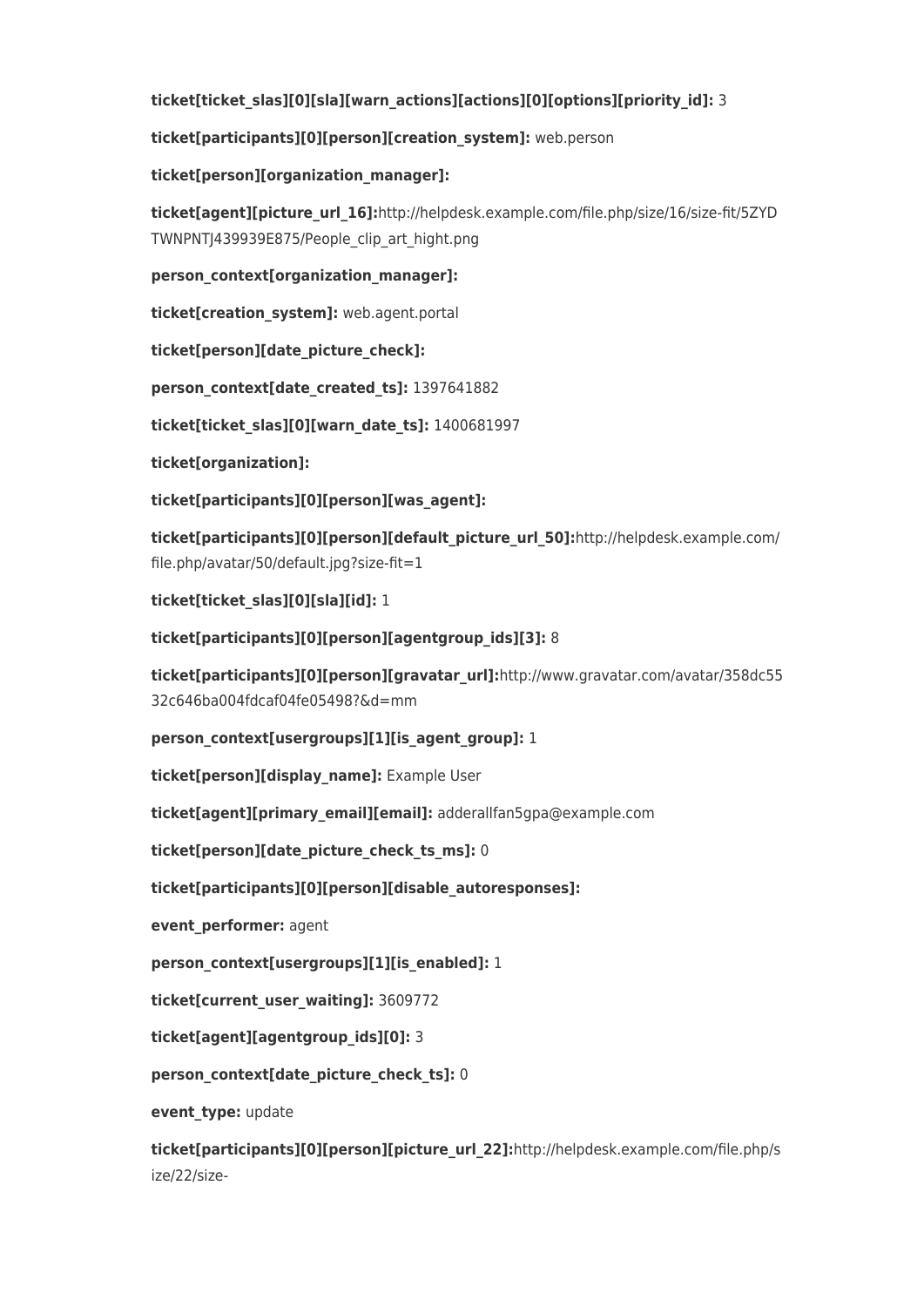fit/1JXTWMRHSYW335C62FEC/1194984674960960434signore\_architetto\_franc\_01.svg.med. png

**ticket[current\_user\_waiting\_work]:** 3609772

**ticket[agent][can\_agent]:** 1

**ticket[agent][emails][0][id]:** 41

**person\_context[summary]:**

**ticket[person][date\_created\_ts]:** 1400681756

**ticket[ticket\_slas][0][sla][fail\_actions][version]:** 1

**ticket[agent][gravatar\_url]:**http://www.gravatar.com/avatar/3cc3c46af3cc75d3e85da9d 2f6c90f22?&d=mm

**ticket[participants][0][person][emails][0][id]:** 3

**ticket[person][date\_last\_login]:**

**person\_context[usergroups][1][id]:** 4

**ticket[agent][disable\_autoresponses\_log]:**

**person\_context[picture\_blob][thumbnail\_url\_50]:**http://helpdesk.example.com/file.php /5ZYDTWNPNTJ439939E875/People\_clip\_art\_hight.png?s=50

**ticket[participants][0][person][first\_name]:** Abed

**person\_context[picture\_blob][download\_url]:**http://helpdesk.example.com/file.php/5ZY DTWNPNTJ439939E875/People\_clip\_art\_hight.png

**person\_context[usergroups][2][note]:**

**ticket[access\_code\_email\_body\_token]:** (#CF9DPM28WW5MTZK8T)

**ticket[person][creation\_system]:** web.person

**ticket[person][is\_confirmed]:** 1

**ticket[labels][0]:** regular

**person\_context[can\_admin]:** 1

**ticket[person][date\_created]:** 2014-05-21 14:15:56

**person\_context[picture\_blob][thumbnail\_url\_80]:**http://helpdesk.example.com/file.php /5ZYDTWNPNTJ439939E875/People\_clip\_art\_hight.png?s=80

**ticket[language][has\_user]:** 1

**ticket[person][gravatar\_url]:**http://www.gravatar.com/avatar/fb85e12947c55f7f7bce3d8 69ef74ed0?&d=mm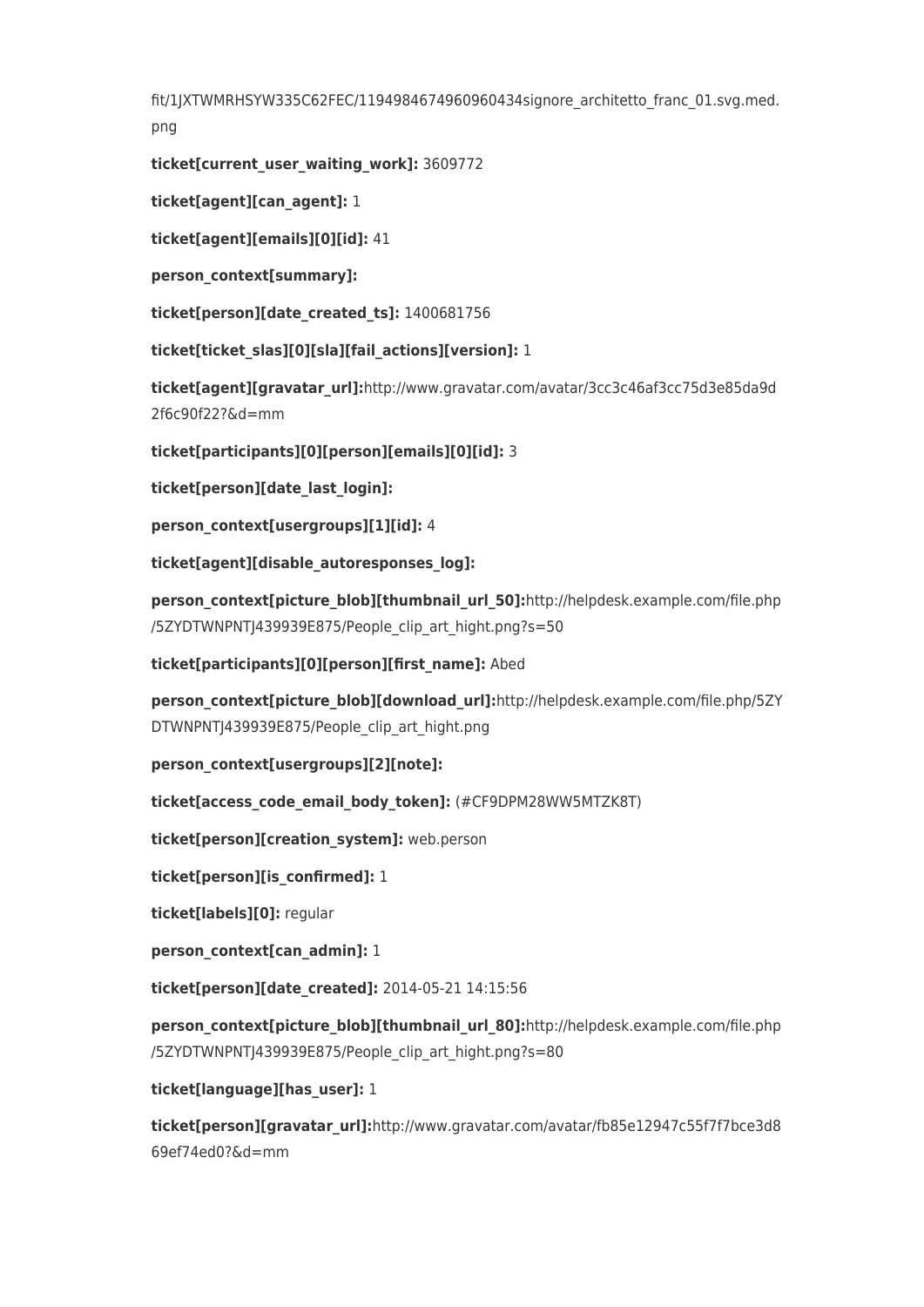**ticket[urgency]:** 1

**ticket[participants][0][person][emails][0][email]:**boss@a1llc.example.com

**ticket[person\_email][email]:** genericdad75@example.com

**person\_context[is\_deleted]:**

**person\_context[disable\_autoresponses\_log]:**

**ticket[date\_feedback\_rating\_ts\_ms]:** 0

**ticket[agent][date\_created\_ts]:** 1397641882

**person\_context[picture\_blob][thumbnail\_url\_20]:**http://helpdesk.example.com/file.php /5ZYDTWNPNTJ439939E875/People\_clip\_art\_hight.png?s=20

**ticket[agent][name]:** Annie Edison

**ticket[person][default\_picture\_url\_16]:**http://helpdesk.example.com/file.php/avatar/16/ default.jpg?size-fit=1

**ticket[date\_feedback\_rating\_ts]:** 0

**person\_context[picture\_blob][authcode]:** 5ZYDTWNPNTJ439939E875

person\_context[picture\_url\_64]:http://helpdesk.example.com/file.php/size/64/size-fit/5ZY DTWNPNTJ439939E875/People\_clip\_art\_hight.png

**ticket[date\_resolved]:**

**ticket[participants][0][person][agentgroup\_ids][4]:** 9

**person\_context[importance]:** 0

**ticket[person][timezone]:** UTC

**ticket[participants][0][person][disable\_picture]:**

**ticket[agent][default\_picture\_url]:**http://helpdesk.example.com/file.php/avatar/80/defau lt.jpg?size-fit=1

**ticket[language][title]:** English

**ticket[person][importance]:** 0

**ticket[access\_code\_email\_header\_token]:** PTAC-CF9DPM28WW5MTZK8T

**person\_context[default\_picture\_url\_50]:**http://helpdesk.example.com/file.php/avatar/50 /default.jpg?size-fit=1

**ticket[participants][0][person][default\_picture\_url\_32]:**http://helpdesk.example.com/ file.php/avatar/32/default.jpg?size-fit=1

**ticket[person][picture\_url\_45]:**http://www.gravatar.com/avatar/fb85e12947c55f7f7bce3 d869ef74ed0?&s=45&d=mm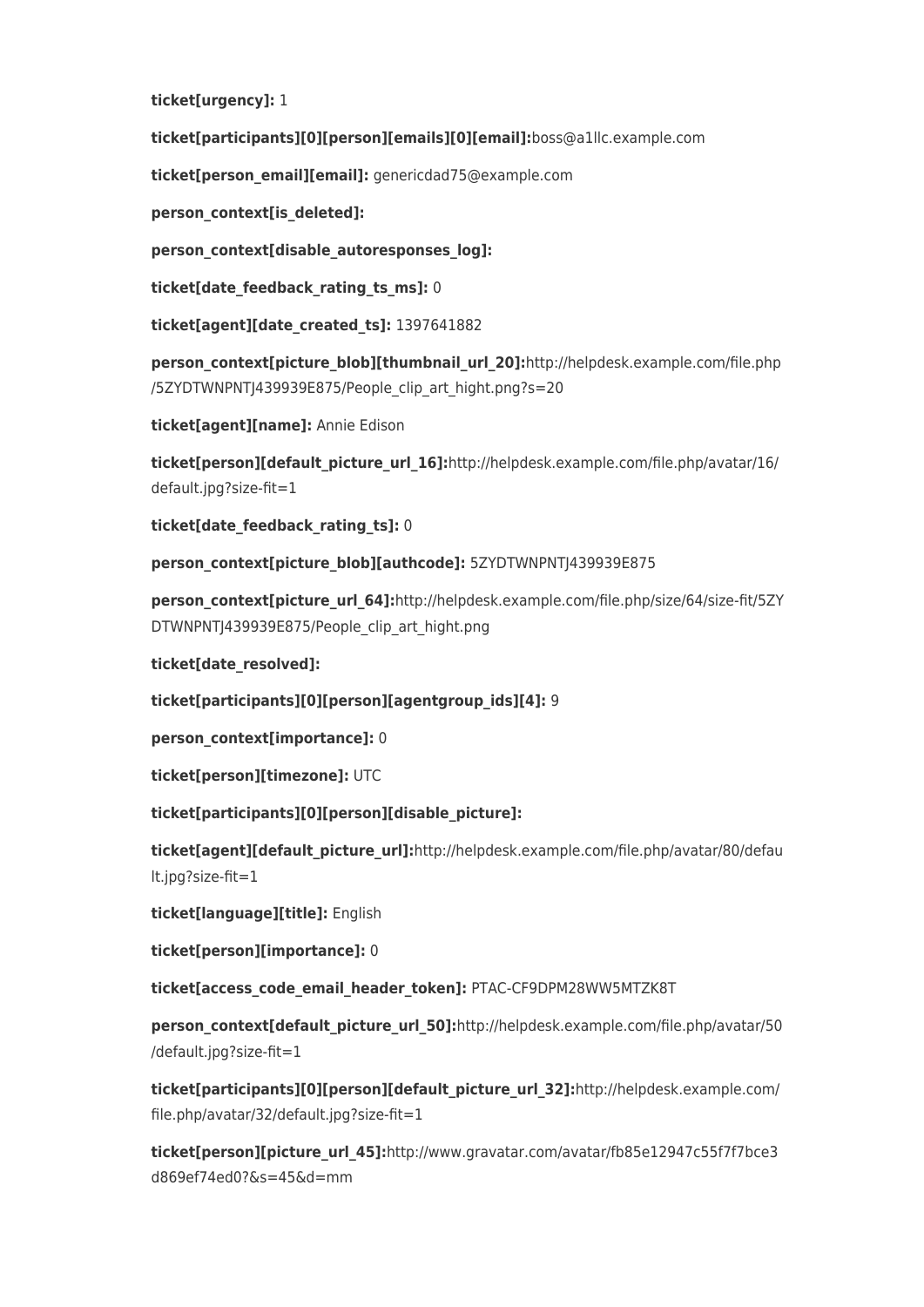**ticket[person][picture\_url\_32]:**http://www.gravatar.com/avatar/fb85e12947c55f7f7bce3 d869ef74ed0?&s=32&d=mm

**ticket[category]:**

**ticket[date\_user\_waiting]:** 2014-05-21 14:18:57

**ticket[participants][0][person][override\_display\_name]:**

**person\_context[date\_created]:** 2014-04-16 09:51:22

**ticket[agent][emails][0][email]:** adderallfan5gpa@example.com

**ticket[agent][default\_picture\_url\_45]:**http://helpdesk.example.com/file.php/avatar/45/d efault.jpg?size-fit=1

**ticket[participants][0][person][can\_billing]:** 1

**ticket[participants][0][person][is\_disabled]:**

**ticket[agent][default\_picture\_url\_22]:**http://helpdesk.example.com/file.php/avatar/22/d efault.jpg?size-fit=1

**person\_context[default\_picture\_url\_80]:**http://helpdesk.example.com/file.php/avatar/80 /default.jpg?size-fit=1

**ticket[participants][0][person][date\_picture\_check\_ts]:** 0

**person\_context[usergroups][3][id]:** 8

**ticket[person][can\_reports]:**

**ticket[id]:** 57

**person\_context[usergroups][4][id]:** 9

**person\_context[is\_contact]:** 1

**ticket[language][is\_rtl]:**

**ticket[person\_email][date\_validated]:** 2014-06-11 16:30:56

**ticket[department][user\_title\_parts][0]:** Support

**person\_context[agentgroup\_ids][4]:** 9

**ticket[person][date\_last\_login\_ts\_ms]:** 0

**ticket[ticket\_slas][0][sla\_status]:** warning

**ticket[ticket\_slas][0][sla][warn\_actions][actions][0][type]:** SetPriority

**ticket[agent][date\_picture\_check\_ts]:** 0

**ticket[original\_subject]:** NOD problem

**ticket[person][default\_picture\_url\_64]:**http://helpdesk.example.com/file.php/avatar/64/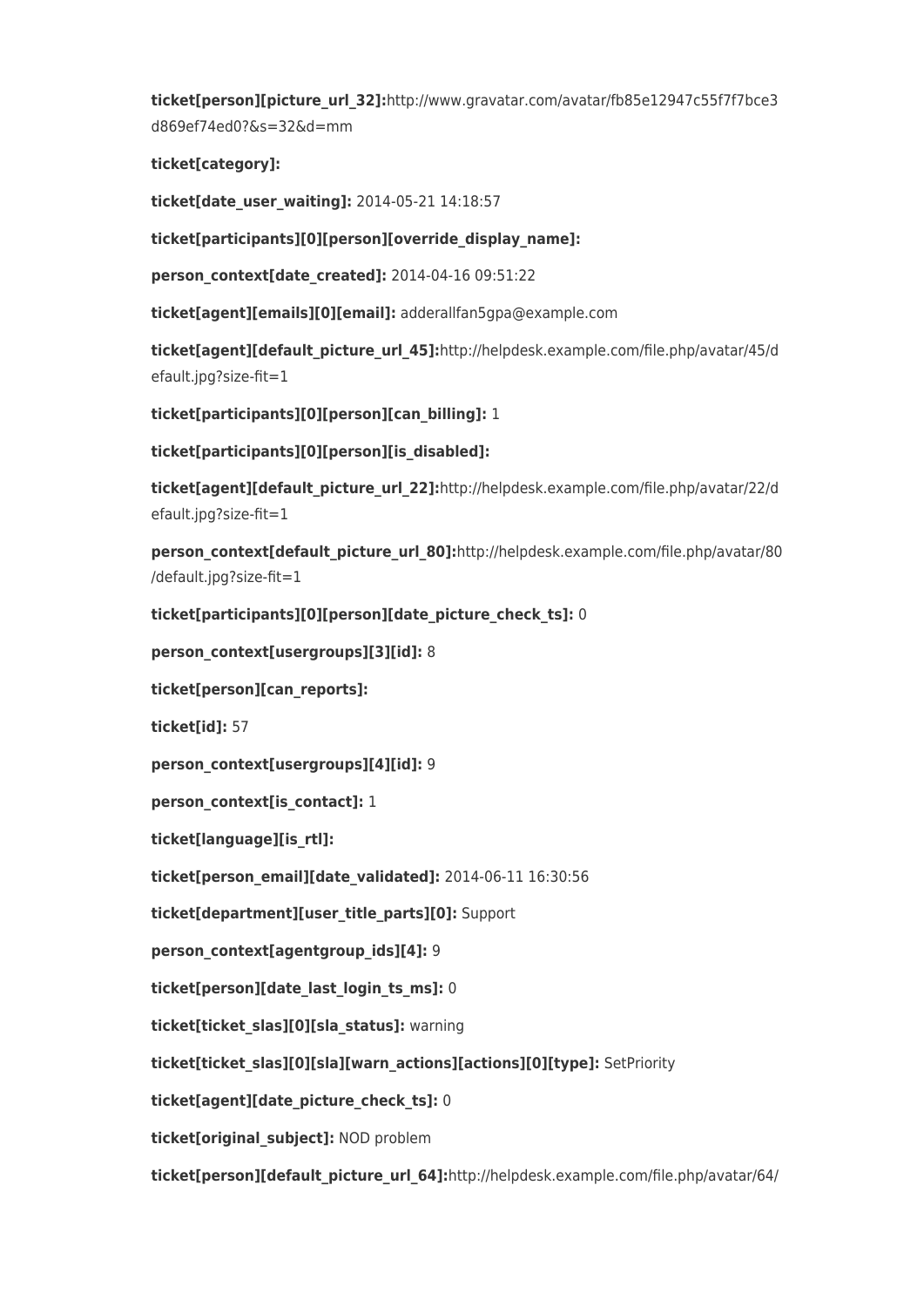default.jpg?size-fit=1

**ticket[total\_user\_waiting\_work]:** 3609772

**ticket[priority][priority]:** 10

**ticket[person][can\_agent]:**

**ticket[date\_locked\_ts]:** 0

**ticket[participants][0][person][summary]:**

**ticket[person][summary]:**

**person\_context[first\_name]:** Annie

**person context[picture blob][thumbnail url 16]:**http://helpdesk.example.com/file.php /5ZYDTWNPNTJ439939E875/People\_clip\_art\_hight.png?s=16

**ticket[validating]:**

**ticket[creation\_system\_option]:**

**ticket[total\_to\_first\_reply\_work]:** 0

**ticket[person\_email][is\_own\_validated]:**

**ticket[participants][0][person][date\_created\_ts\_ms]:** 1397643172000

**ticket[participants][0][person][picture\_url\_16]:**http://helpdesk.example.com/file.php/s ize/16/size-

fit/1JXTWMRHSYW335C62FEC/1194984674960960434signore\_architetto\_franc\_01.svg.med. png

**ticket[participants][0][person][agentgroup\_ids][2]:** 6

**ticket[date\_agent\_waiting\_ts]:** 0

**ticket[participants][0][person][default\_picture\_url\_64]:**http://helpdesk.example.com/ file.php/avatar/64/default.jpg?size-fit=1

**person\_context[name]:** Annie Edison

**ticket[date\_closed]:**

**person\_context[usergroups][1][sys\_name]:**

**person\_context[default\_picture\_url\_22]:**http://helpdesk.example.com/file.php/avatar/22 /default.jpg?size-fit=1

**ticket[ticket\_slas][0][sla][apply\_type]:** manual

**person\_context[picture\_url\_16]:**http://helpdesk.example.com/file.php/size/16/size-fit/5ZY DTWNPNTJ439939E875/People\_clip\_art\_hight.png

**ticket[participants][0][person][date\_password\_set\_ts]:** 0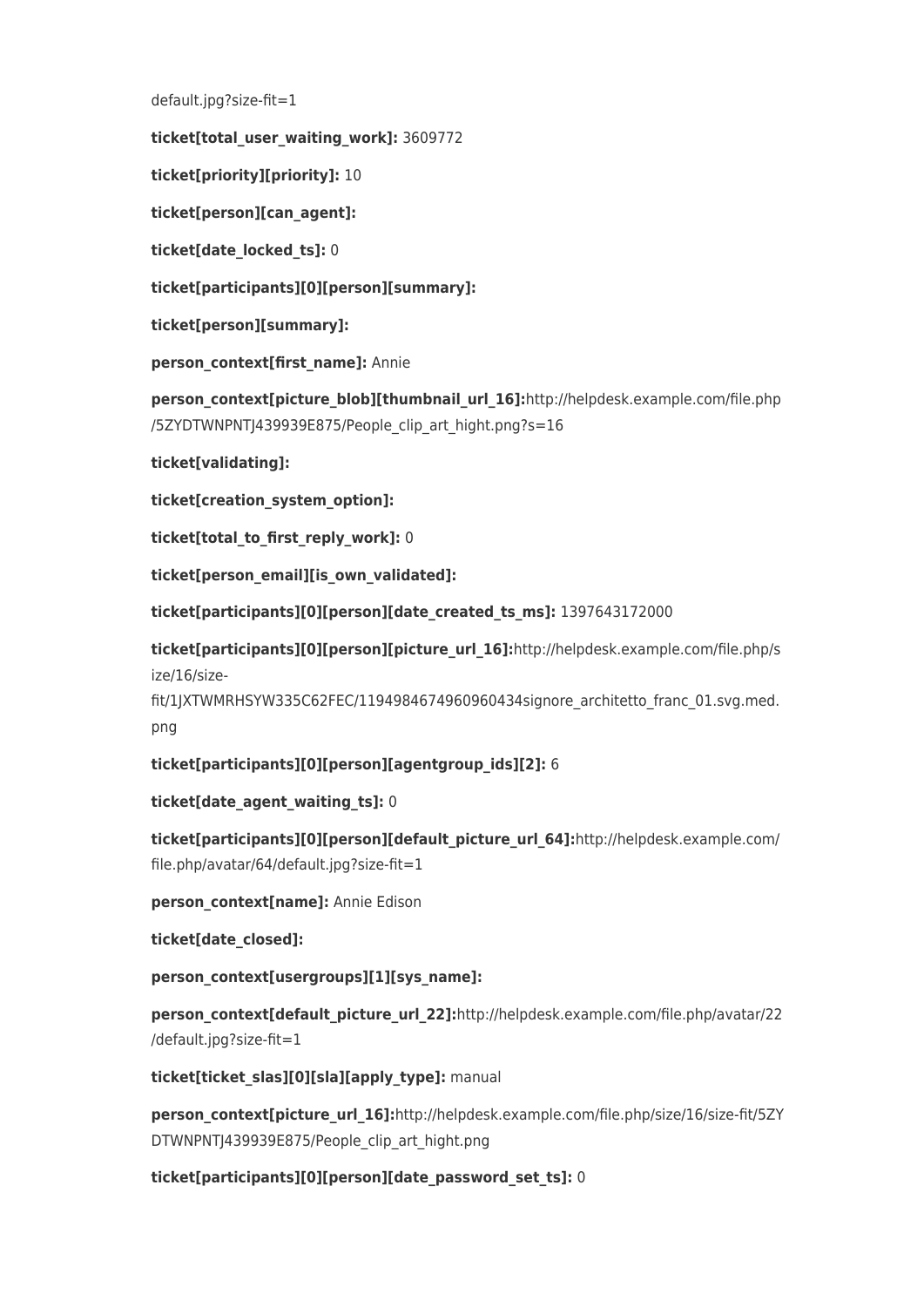**ticket[agent][picture\_url\_32]:**http://helpdesk.example.com/file.php/size/32/size-fit/5ZYD TWNPNTJ439939E875/People\_clip\_art\_hight.png

**ticket[agent][is\_disabled]:**

**ticket[agent][date\_password\_set\_ts\_ms]:** 0

**ticket[ticket\_slas][0][sla][fail\_time]:** 1

**person\_context[usergroups][4][sys\_name]:**

**ticket[ticket\_slas][0][sla][work\_start]:**

**person\_context[picture\_blob][filesize]:** 75123

**ticket[person][last\_name]:** User

**ticket[participants][0][person][picture\_url\_32]:**http://helpdesk.example.com/file.php/s ize/32/size-

fit/1JXTWMRHSYW335C62FEC/1194984674960960434signore\_architetto\_franc\_01.svg.med. png

**person\_context[usergroups][2][is\_enabled]:** 1

**ticket[date\_resolved\_ts]:** 0

**ticket[agent][summary]:**

**person\_context[override\_display\_name]:**

**ticket[participants][0][person][is\_agent]:** 1

**ticket[agent][disable\_picture]:**

**ticket[participants][0][person][picture\_url\_64]:**http://helpdesk.example.com/file.php/s ize/64/size-

fit/1JXTWMRHSYW335C62FEC/1194984674960960434signore\_architetto\_franc\_01.svg.med. png

**ticket[ref]:** CAAUTCWQQO-2014140638

**person\_context[usergroups][2][is\_agent\_group]:** 1

**person\_context[picture\_url\_80]:**http://helpdesk.example.com/file.php/size/80/size-fit/5ZY DTWNPNTJ439939E875/People\_clip\_art\_hight.png

**person\_context[date\_created\_ts\_ms]:** 1397641882000

**ticket[person\_email][comment]:**

**person\_context[is\_vacation\_mode]:**

**ticket[agent][date\_picture\_check]:**

**ticket[date\_last\_agent\_reply\_ts\_ms]:** 1400681937000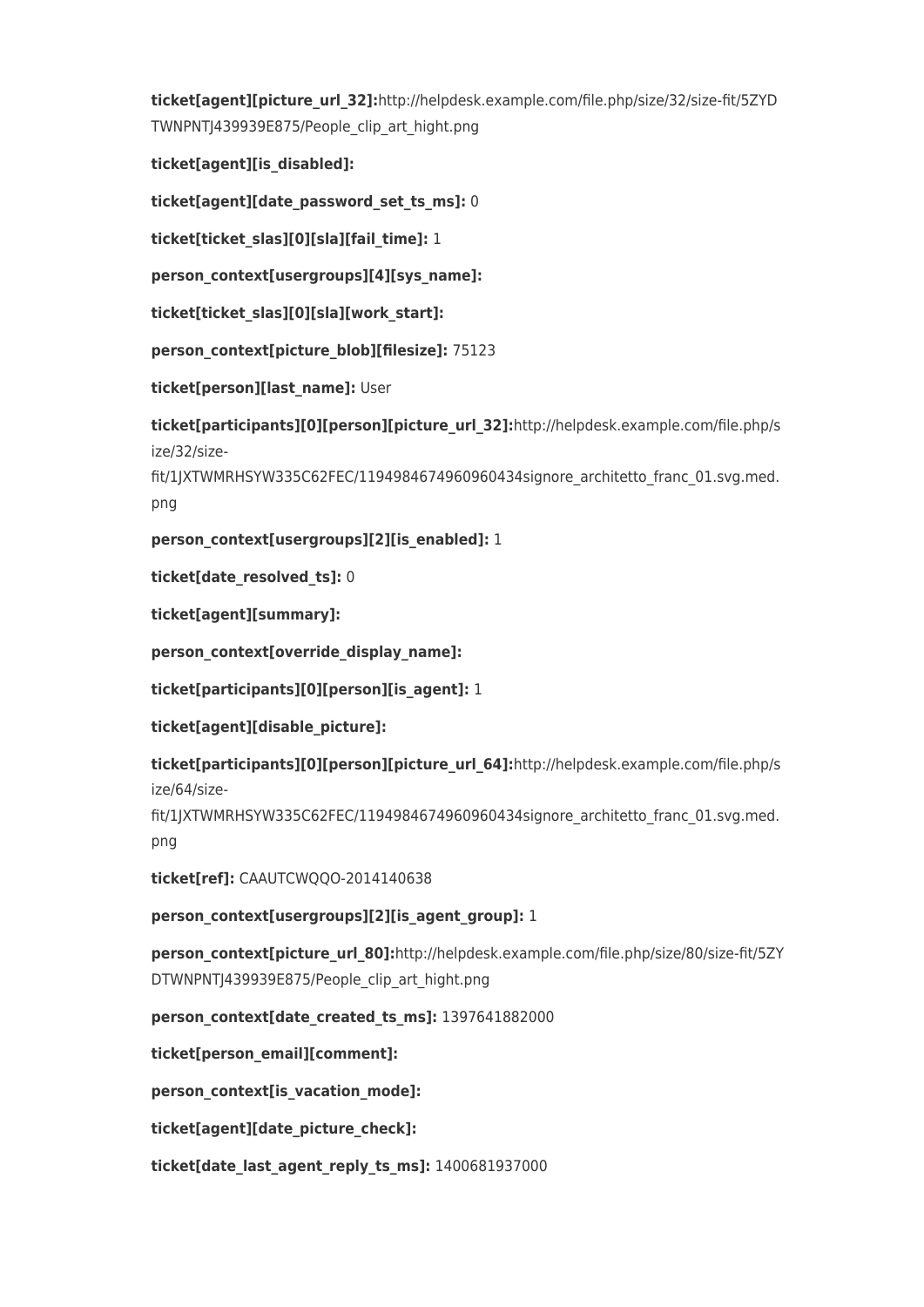## **ticket[has\_attachments]:**

**ticket[auth]:** 9DPM28WW5MTZK8T

**ticket[department][id]:** 1

**ticket[date\_user\_waiting\_ts\_ms]:** 1400681937000

**ticket[date\_resolved\_ts\_ms]:** 0

**person\_context[usergroups][1][note]:** Agent has all permissions except those that would allow them to make destructive changes such as deleting records.

**person\_context[picture\_blob][content\_type]:** image/png

**person\_context[picture\_blob][filesize\_display]:** 73.36 KB

**person\_context[date\_last\_login\_ts]:** 1404288612

**ticket[department][is\_tickets\_enabled]:** 1

**ticket[participants][0][person][can\_admin]:** 1

**ticket[language][locale]:** en\_US

**ticket[agent][default\_picture\_url\_32]:**http://helpdesk.example.com/file.php/avatar/32/d efault.jpg?size-fit=1

**ticket[agent][picture\_url\_80]:**http://helpdesk.example.com/file.php/size/80/size-fit/5ZYD TWNPNTJ439939E875/People\_clip\_art\_hight.png

**ticket[agent][is\_confirmed]:** 1

**ticket[agent][last\_name]:** Edison

**ticket[ticket\_slas][0][sla][sla\_type]:** resolution

**ticket[participants][0][person][date\_picture\_check\_ts\_ms]:** 0

**ticket[participants][0][person][default\_picture\_url\_22]:**http://helpdesk.example.com/ file.php/avatar/22/default.jpg?size-fit=1

**ticket[feedback\_rating]:**

**person\_context[picture\_blob][file\_ext]:** png

**person\_context[default\_picture\_url\_16]:**http://helpdesk.example.com/file.php/avatar/16 /default.jpg?size-fit=1

**ticket[ticket\_slas][0][sla][work\_timezone]:**

person\_context[default\_picture\_url\_64]:http://helpdesk.example.com/file.php/avatar/64 /default.jpg?size-fit=1

**ticket[participants][0][person][date\_password\_set\_ts\_ms]:** 0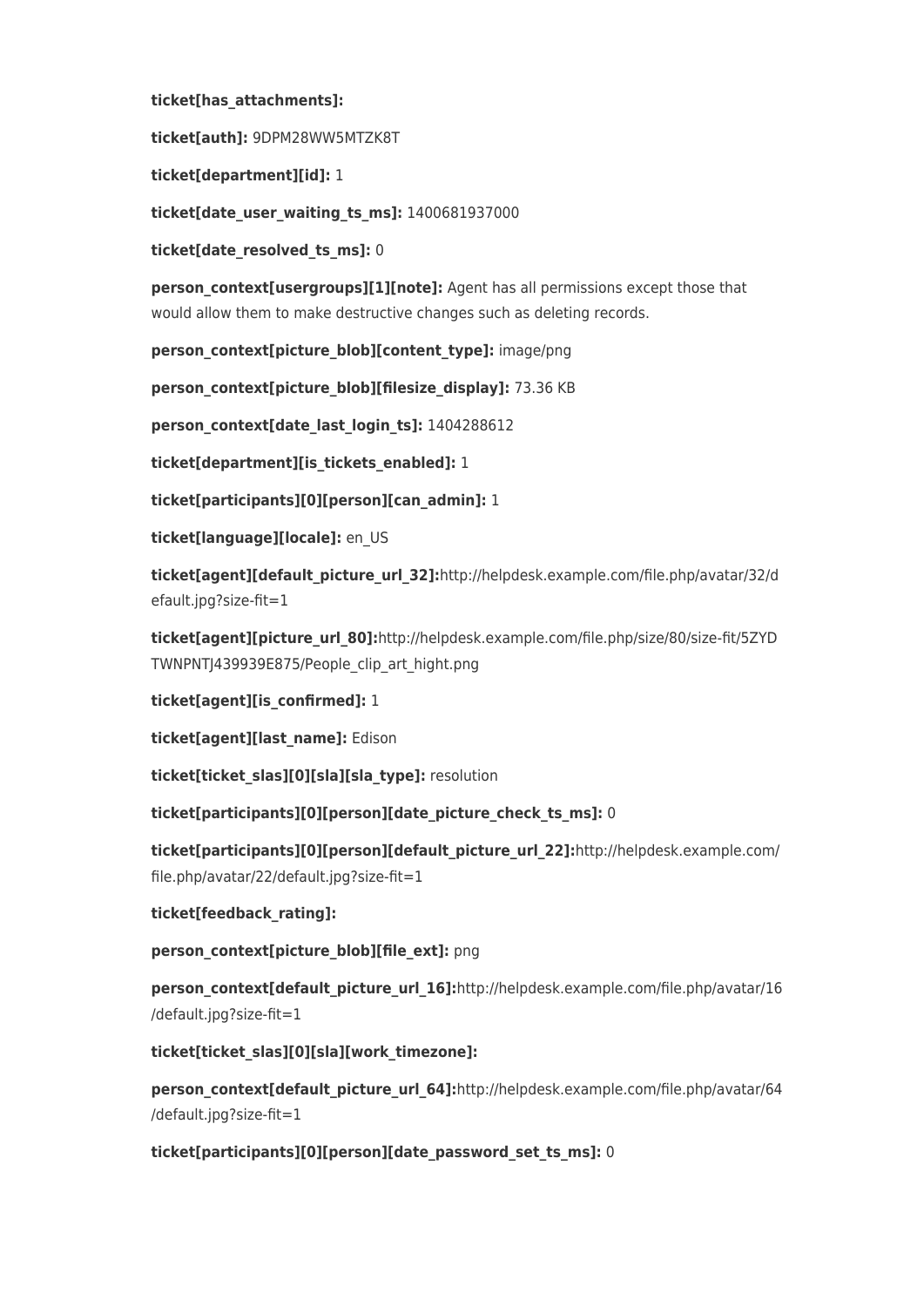**ticket[agent][is\_deleted]:**

**person\_context[date\_picture\_check]:**

**ticket[person][date\_password\_set\_ts\_ms]:** 0

**ticket[person][disable\_picture]:**

**ticket[department][display\_order]:** 0

**ticket[date\_last\_agent\_reply\_ts]:** 1400681937

**ticket[agent][agentgroup\_ids][3]:** 8

**ticket[count\_agent\_replies]:** 1

person\_context[picture\_url\_32]:http://helpdesk.example.com/file.php/size/32/size-fit/5ZY DTWNPNTJ439939E875/People\_clip\_art\_hight.png

**person\_context[usergroups][4][is\_enabled]:** 1

**person\_context[agentgroup\_ids][3]:** 8

**person\_context[picture\_blob][name\_hash]:** 39E875

**ticket[is\_hold]:**

**person\_context[usergroups][3][is\_enabled]:** 1

**ticket[ticket\_slas][0][fail\_date\_ts\_ms]:** 20322281937000

**person\_context[id]:** 2

**person\_context[can\_agent]:** 1

**person\_context[picture\_blob][thumbnail\_url\_30]:**http://helpdesk.example.com/file.php /5ZYDTWNPNTJ439939E875/People\_clip\_art\_hight.png?s=30

**ticket[participants][0][person][default\_picture\_url\_45]:**http://helpdesk.example.com/ file.php/avatar/45/default.jpg?size-fit=1

**person\_context[usergroups][2][id]:** 6

**ticket[language][base\_filepath]:**

**person\_context[usergroups][0][is\_enabled]:** 1

**person\_context[timezone]:** Europe/London

**ticket[participants][0][person][picture\_url\_50]:**http://helpdesk.example.com/file.php/s ize/50/size-

fit/1JXTWMRHSYW335C62FEC/1194984674960960434signore\_architetto\_franc\_01.svg.med. png

**ticket[person][organization\_position]:**